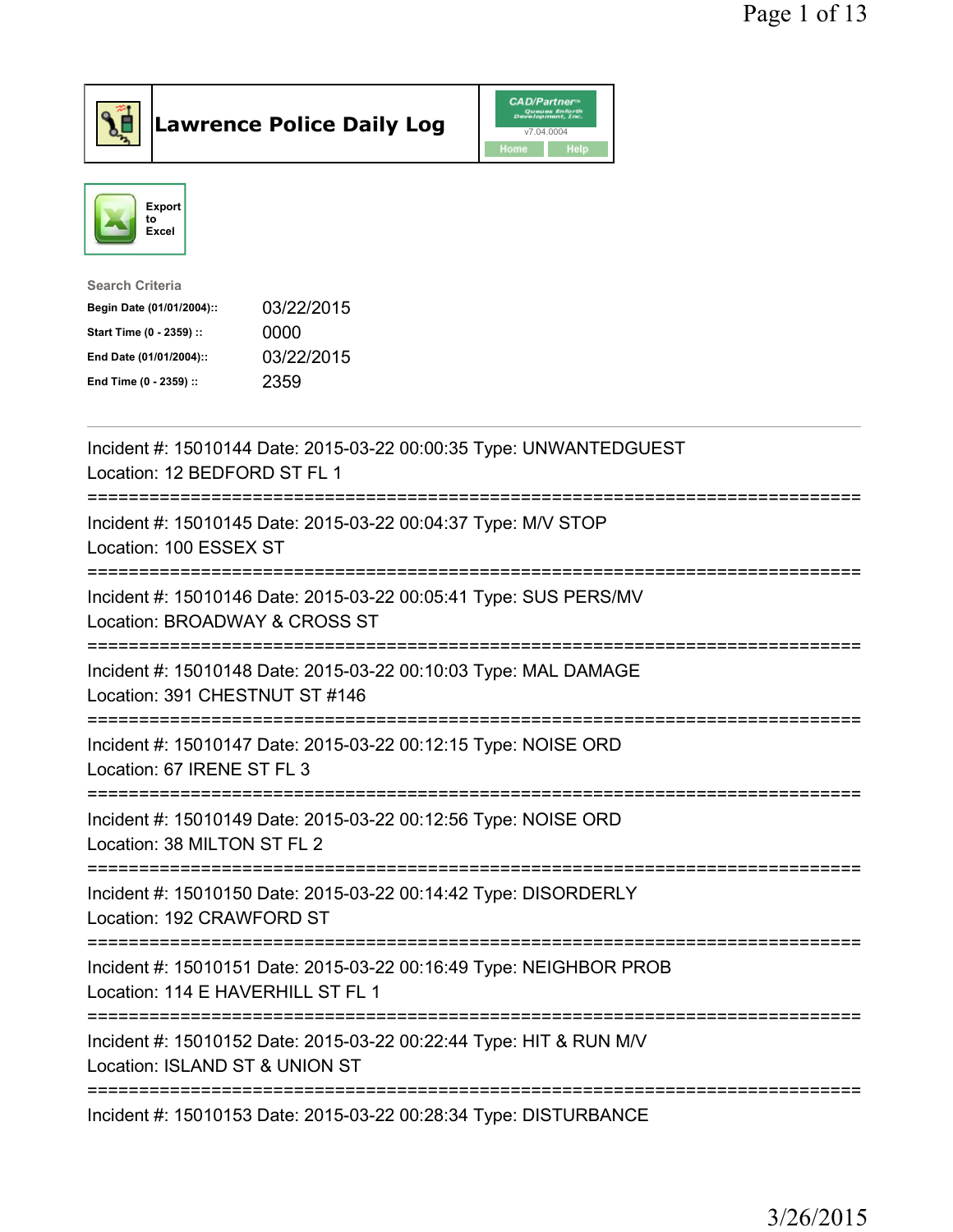Location: 34 LAKE ST =========================================================================== Incident #: 15010154 Date: 2015-03-22 00:38:36 Type: MAL DAMAGE Location: 203 CRAWFORD ST =========================================================================== Incident #: 15010155 Date: 2015-03-22 00:40:49 Type: DISTURBANCE Location: 36 MAY ST #APTB =========================================================================== Incident #: 15010156 Date: 2015-03-22 00:56:39 Type: FIGHT Location: MAKARENA RESTAURANT / 150 COMMON ST =========================================================================== Incident #: 15010157 Date: 2015-03-22 00:57:17 Type: ALARM/BURG Location: DOMINGUEZ RESD / 94 SPRINGFIELD ST =========================================================================== Incident #: 15010158 Date: 2015-03-22 01:07:28 Type: CK WELL BEING Location: WENDYS / WINTHROP AV =========================================================================== Incident #: 15010160 Date: 2015-03-22 01:12:32 Type: MV/BLOCKING Location: 2 FITZ ST =========================================================================== Incident #: 15010159 Date: 2015-03-22 01:12:32 Type: NOISE ORD Location: 6 WASHINGTON WY =========================================================================== Incident #: 15010161 Date: 2015-03-22 01:19:17 Type: DOMESTIC/PROG Location: 155 LAWRENCE ST FL 2 =========================================================================== Incident #: 15010163 Date: 2015-03-22 01:21:40 Type: NOISE ORD Location: 15 PROVIDENCE ST #2 =========================================================================== Incident #: 15010162 Date: 2015-03-22 01:21:50 Type: AUTO ACC/PI Location: 50 BROADWAY =========================================================================== Incident #: 15010164 Date: 2015-03-22 01:24:28 Type: FIGHT Location: S UNION ST & SALEM ST =========================================================================== Incident #: 15010165 Date: 2015-03-22 01:27:52 Type: DISTURBANCE Location: 615 S UNION ST =========================================================================== Incident #: 15010166 Date: 2015-03-22 01:33:16 Type: HIT & RUN M/V Location: ESSEX ST & MILL ST =========================================================================== Incident #: 15010169 Date: 2015-03-22 01:36:15 Type: M/V STOP Location: BROADWAY & HAVERHILL ST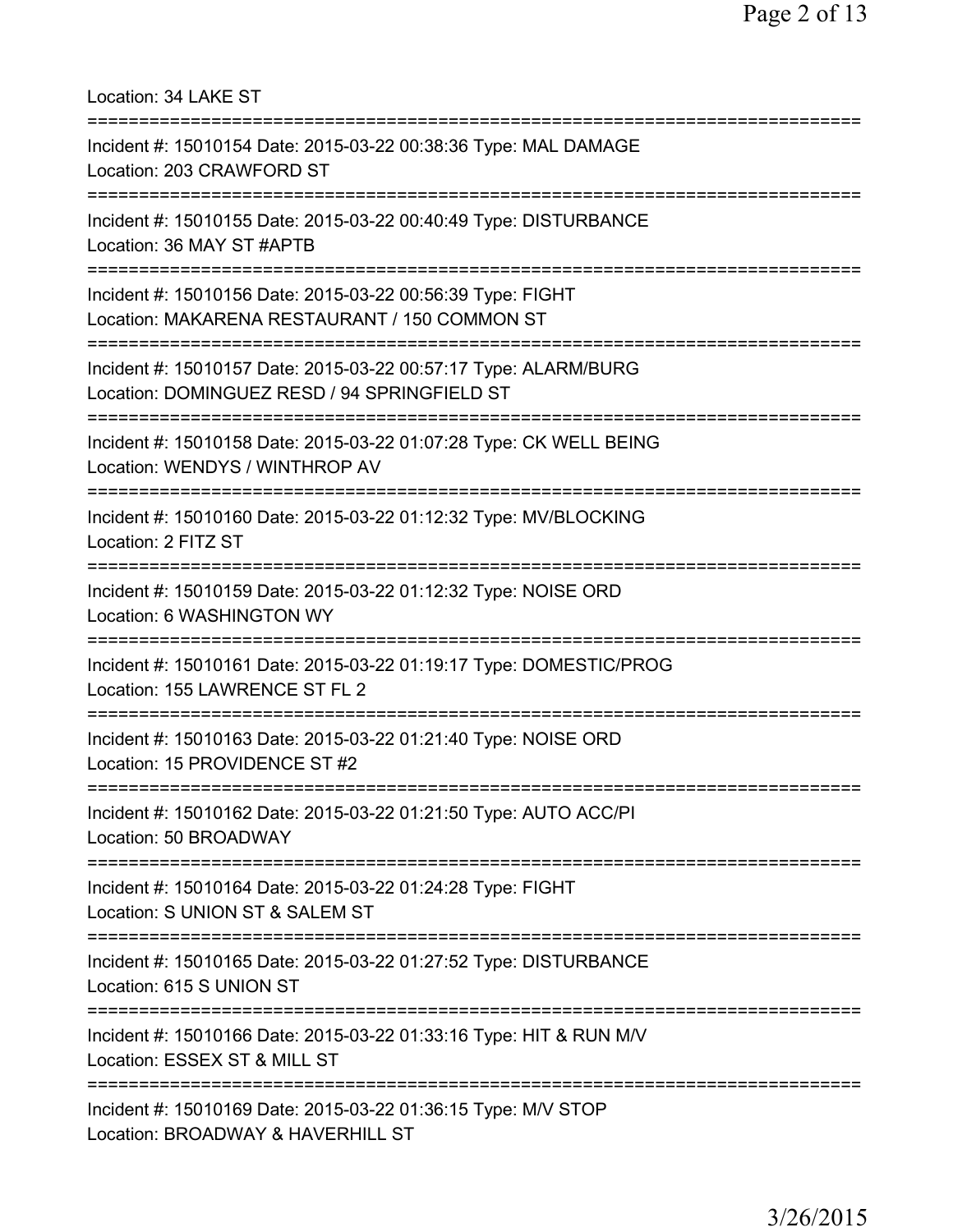| Incident #: 15010167 Date: 2015-03-22 01:36:28 Type: M/V STOP<br>Location: EASTON ST & S BROADWAY                               |
|---------------------------------------------------------------------------------------------------------------------------------|
| Incident #: 15010168 Date: 2015-03-22 01:36:50 Type: NOISE ORD<br>Location: 8 CORNISH ST FL 2                                   |
| Incident #: 15010170 Date: 2015-03-22 01:39:36 Type: M/V STOP<br>Location: HAVERHILL ST & NEWBURY ST                            |
| Incident #: 15010171 Date: 2015-03-22 01:44:52 Type: M/V STOP<br>Location: ANDOVER ST & BLANCHARD ST                            |
| ============================<br>Incident #: 15010172 Date: 2015-03-22 01:54:16 Type: NOISE ORD<br>Location: 52 EXCHANGE ST FL 1 |
| Incident #: 15010173 Date: 2015-03-22 01:55:41 Type: NOISE ORD<br>Location: 11 W LAUREL ST FL 1.                                |
| Incident #: 15010174 Date: 2015-03-22 01:56:27 Type: NOISE ORD<br>Location: 11 LAWRENCE ST #807                                 |
| Incident #: 15010175 Date: 2015-03-22 02:00:16 Type: NOISE ORD<br>Location: 115 JACKSON ST FL 3                                 |
| Incident #: 15010176 Date: 2015-03-22 02:04:07 Type: DISORDERLY<br>Location: CAMBRIDGE ST & GARFIELD ST                         |
| Incident #: 15010177 Date: 2015-03-22 02:11:38 Type: NOISE ORD<br>Location: 312 WATER ST #14                                    |
| Incident #: 15010178 Date: 2015-03-22 02:11:48 Type: CK WELL BEING<br>Location: 72 BYRON AV                                     |
| Incident #: 15010179 Date: 2015-03-22 02:13:27 Type: ALARMS<br><b>Location: 88 AUBURN ST</b>                                    |
| Incident #: 15010180 Date: 2015-03-22 02:24:48 Type: M/V STOP<br>Location: ISLAND ST & UNION ST                                 |
| Incident #: 15010182 Date: 2015-03-22 02:29:27 Type: DOMESTIC/PAST<br>Location: 50 ISLAND ST                                    |
|                                                                                                                                 |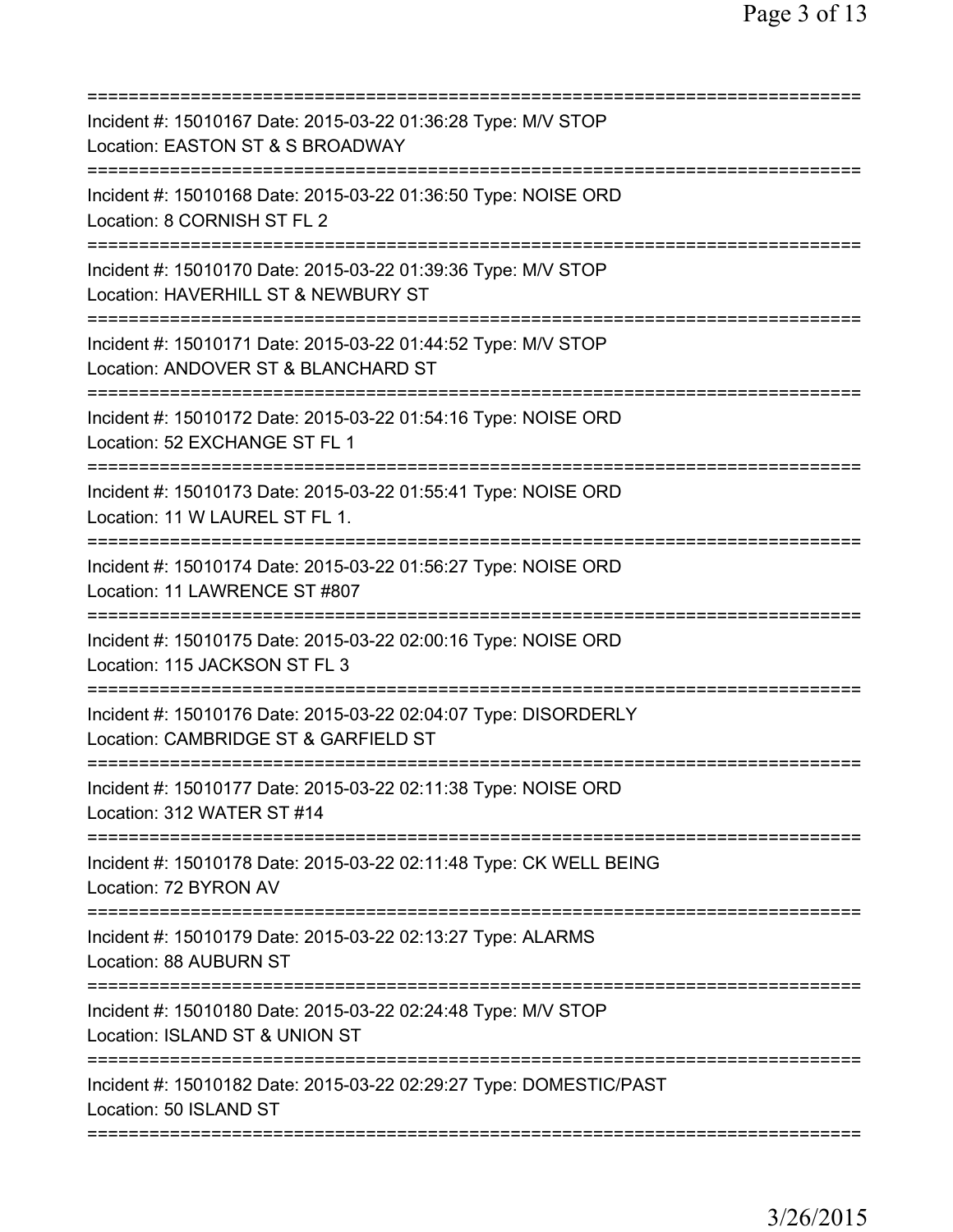| Incident #: 15010181 Date: 2015-03-22 02:29:29 Type: M/V STOP<br>Location: CANAL ST & UNION ST             |
|------------------------------------------------------------------------------------------------------------|
| Incident #: 15010183 Date: 2015-03-22 02:31:02 Type: M/V STOP<br>Location: METHUEN ST & UNION ST           |
| Incident #: 15010184 Date: 2015-03-22 02:40:26 Type: UNKNOWN PROB<br>Location: 35 BENNINGTON ST #2         |
| Incident #: 15010185 Date: 2015-03-22 02:42:37 Type: M/V STOP<br>Location: FRANKLIN ST & LOWELL ST         |
| Incident #: 15010186 Date: 2015-03-22 02:45:13 Type: NOISE ORD<br>Location: 55 DANA ST                     |
| Incident #: 15010187 Date: 2015-03-22 02:48:37 Type: ALARMS<br>Location: 176 S UNION ST<br>=============== |
| Incident #: 15010188 Date: 2015-03-22 02:51:25 Type: A&B PAST<br>Location: 35 BENNINGTON ST FL 2           |
| Incident #: 15010189 Date: 2015-03-22 02:52:11 Type: M/V STOP<br>Location: AMES ST & LOWELL ST             |
| Incident #: 15010190 Date: 2015-03-22 02:55:12 Type: M/V STOP<br>Location: AMES ST & LOWELL ST             |
| :===========<br>Incident #: 15010191 Date: 2015-03-22 03:03:49 Type: ASSIST FIRE<br>Location: 285 ESSEX ST |
| Incident #: 15010192 Date: 2015-03-22 03:05:42 Type: M/V STOP<br>Location: 50 ISLAND ST                    |
| Incident #: 15010193 Date: 2015-03-22 03:06:08 Type: M/V STOP<br>Location: PARKER ST & SALEM ST            |
| Incident #: 15010194 Date: 2015-03-22 03:12:23 Type: M/V STOP<br>Location: ESSEX ST & FRANKLIN ST          |
| Incident #: 15010195 Date: 2015-03-22 03:15:03 Type: GANG<br>Location: CAMBRIDGE ST & GARFIELD ST          |
| Incident #: 15010196 Date: 2015-03-22 03:15:30 Type: M/V STOP                                              |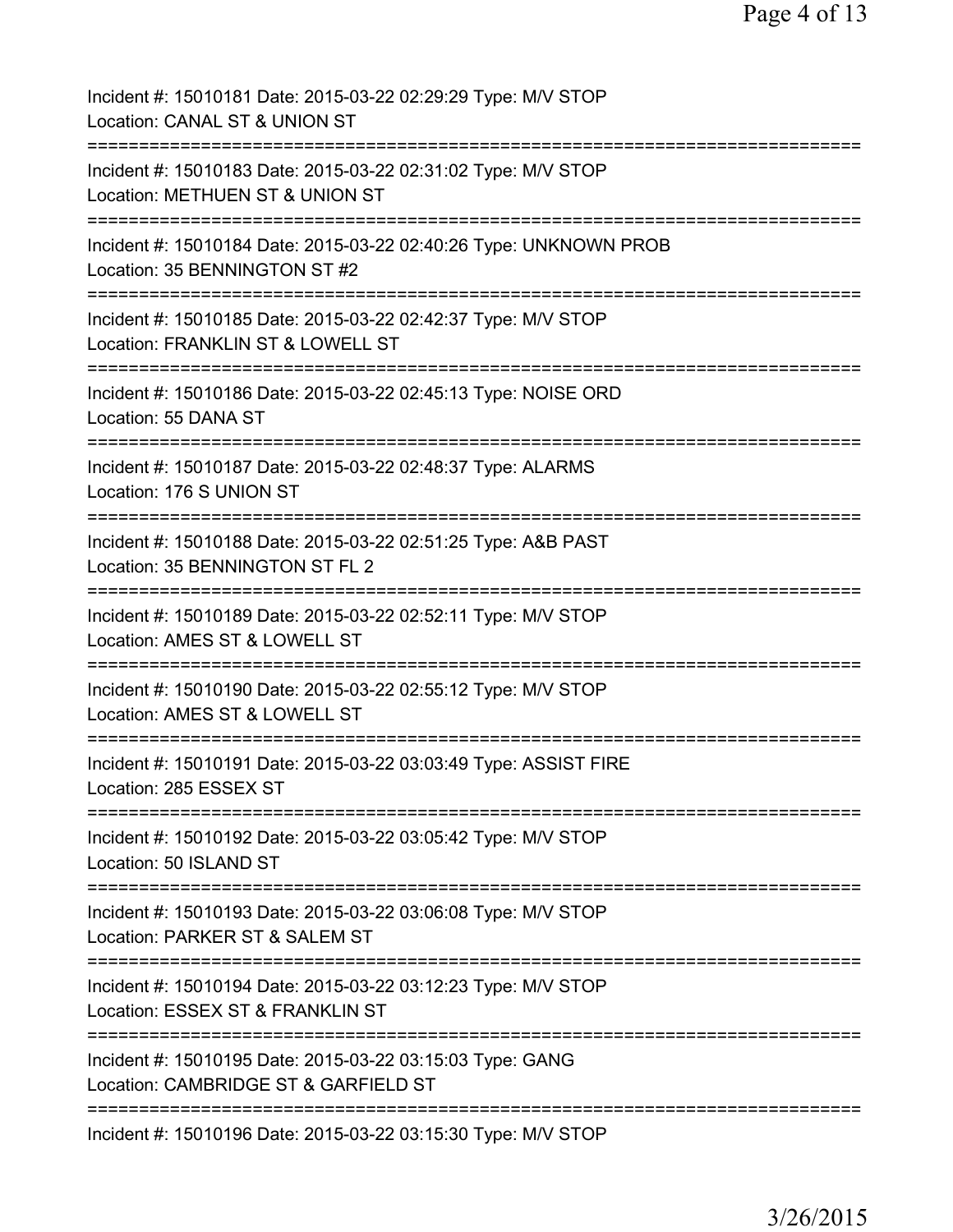Location: RT114 & RT 495 =========================================================================== Incident #: 15010197 Date: 2015-03-22 03:20:16 Type: DISTURBANCE Location: 117 WILLOW ST FL 1 =========================================================================== Incident #: 15010198 Date: 2015-03-22 03:49:15 Type: M/V STOP Location: BROADWAY =========================================================================== Incident #: 15010199 Date: 2015-03-22 03:55:36 Type: M/V STOP Location: BROADWAY & CANAL ST =========================================================================== Incident #: 15010200 Date: 2015-03-22 03:57:03 Type: M/V STOP Location: E DALTON ST =========================================================================== Incident #: 15010201 Date: 2015-03-22 03:58:13 Type: M/V STOP Location: 473 ESSEX ST =========================================================================== Incident #: 15010202 Date: 2015-03-22 04:04:08 Type: M/V STOP Location: 100 WATER ST =========================================================================== Incident #: 15010203 Date: 2015-03-22 04:11:12 Type: ALARMS Location: WHITTEMORE PERLITE CO INC / 30 GLENN ST =========================================================================== Incident #: 15010204 Date: 2015-03-22 04:19:58 Type: SUS PERS/MV Location: 85 NEWBURY ST FL 3 =========================================================================== Incident #: 15010205 Date: 2015-03-22 04:31:23 Type: ALARMS Location: 109 BLANCHARD ST =========================================================================== Incident #: 15010206 Date: 2015-03-22 04:52:25 Type: M/V STOP Location: 79 WINTHROP AV =========================================================================== Incident #: 15010207 Date: 2015-03-22 04:55:57 Type: M/V STOP Location: BAILEY ST & OSGOOD ST =========================================================================== Incident #: 15010208 Date: 2015-03-22 04:59:48 Type: M/V STOP Location: ANDOVER ST & BLANCHARD ST =========================================================================== Incident #: 15010209 Date: 2015-03-22 05:19:27 Type: ALARM/BURG Location: 165 CRAWFORD ST =========================================================================== Incident #: 15010210 Date: 2015-03-22 05:51:36 Type: M/V STOP Location: ANDOVER ST & S BROADWAY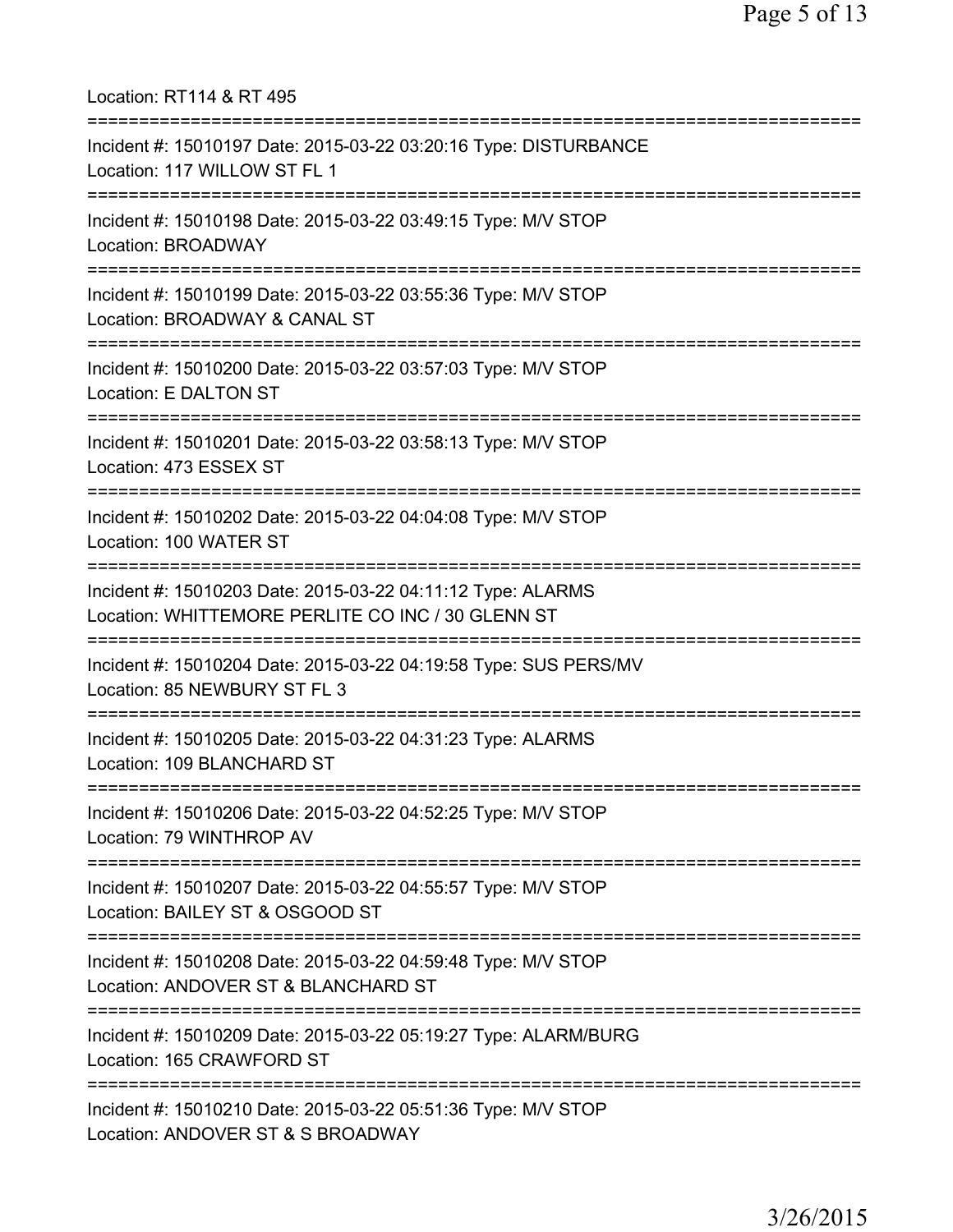| Incident #: 15010211 Date: 2015-03-22 06:09:44 Type: ALARMS<br>Location: 150 ARLINGTON ST                                            |
|--------------------------------------------------------------------------------------------------------------------------------------|
| Incident #: 15010212 Date: 2015-03-22 06:14:43 Type: MV/BLOCKING<br>Location: 11 OHIO AV                                             |
| Incident #: 15010213 Date: 2015-03-22 06:15:41 Type: M/V STOP<br>Location: BROADWAY & WATER ST                                       |
| Incident #: 15010214 Date: 2015-03-22 06:37:38 Type: M/V STOP<br>Location: ANDOVER ST & BLANCHARD ST                                 |
| ===========================<br>Incident #: 15010215 Date: 2015-03-22 06:45:37 Type: M/V STOP<br>Location: BROADWAY & GREEN ST        |
| Incident #: 15010216 Date: 2015-03-22 07:13:58 Type: PARK & WALK<br>Location: BROADWAY                                               |
| Incident #: 15010217 Date: 2015-03-22 07:32:23 Type: CK WELL BEING<br><b>Location: ANDOVER ST</b>                                    |
| Incident #: 15010218 Date: 2015-03-22 07:36:07 Type: AUTO ACC/NO PI<br>Location: 2 HAMPSHIRE ST                                      |
| Incident #: 15010220 Date: 2015-03-22 07:46:42 Type: LOST PROPERTY<br>Location: 105 JACKSON ST #50                                   |
| Incident #: 15010219 Date: 2015-03-22 07:47:32 Type: M/V STOP<br>Location: ESSEX ST & HAMPSHIRE ST                                   |
| ==============================<br>Incident #: 15010221 Date: 2015-03-22 08:09:05 Type: M/V STOP<br>Location: BROADWAY & CONCORD ST   |
| Incident #: 15010222 Date: 2015-03-22 08:16:03 Type: M/V STOP<br>Location: BROADWAY & METHUEN ST                                     |
| Incident #: 15010224 Date: 2015-03-22 08:22:06 Type: TRESPASSING<br>Location: HAFFNERS GAS STATION / 194 S BROADWAY                  |
| ==============================<br>Incident #: 15010223 Date: 2015-03-22 08:22:26 Type: M/V STOP<br>Location: CANAL ST & HAMPSHIRE ST |
|                                                                                                                                      |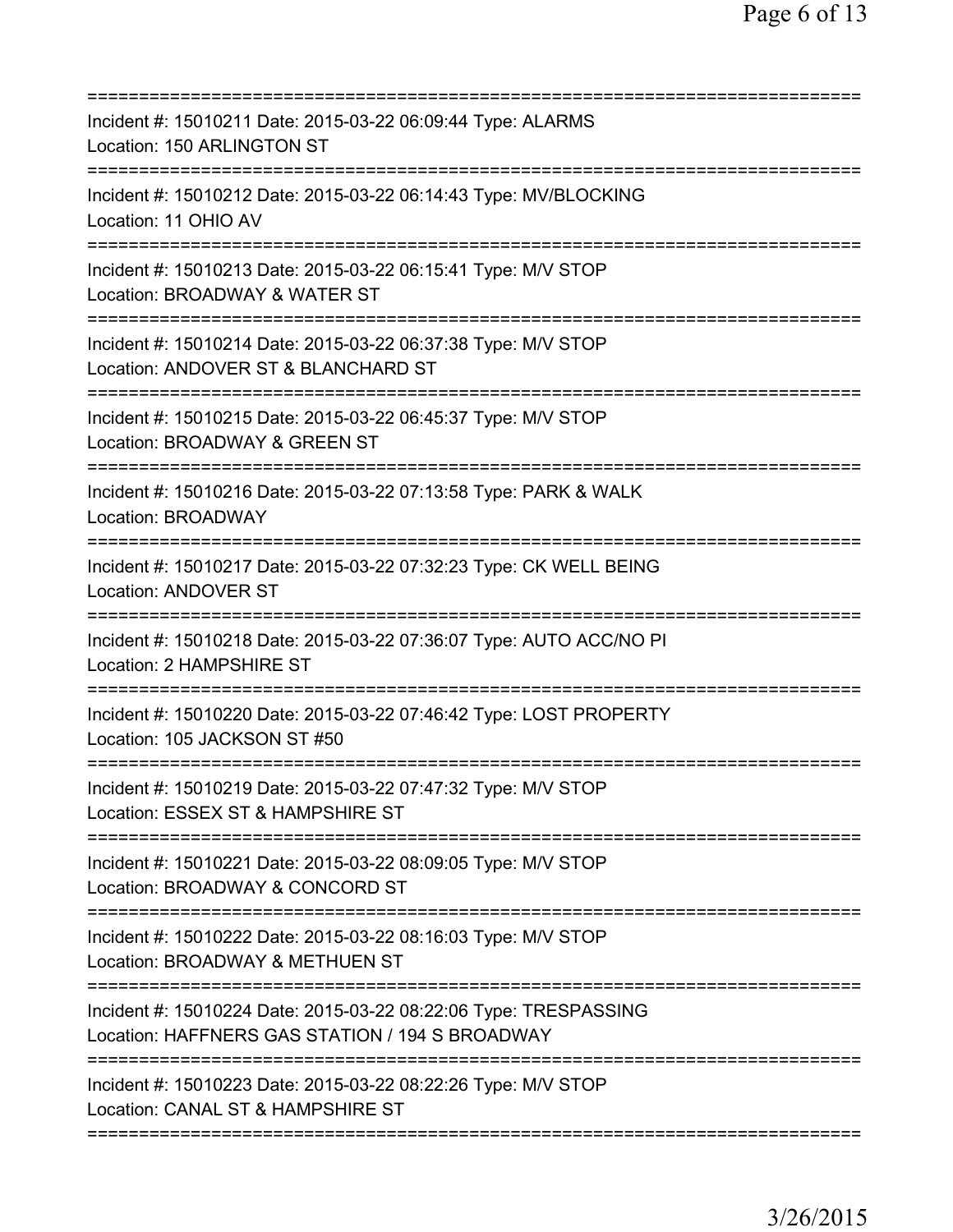| Incident #: 15010225 Date: 2015-03-22 08:25:55 Type: M/V STOP<br>Location: BROADWAY & CONCORD ST                                 |
|----------------------------------------------------------------------------------------------------------------------------------|
| Incident #: 15010226 Date: 2015-03-22 08:37:37 Type: M/V STOP<br><b>Location: AUBURN</b>                                         |
| Incident #: 15010227 Date: 2015-03-22 09:09:12 Type: ALARM/BURG<br>Location: HAFFNER'S CORPORATE OFFICE / 2 INTERNATIONAL WY     |
| Incident #: 15010228 Date: 2015-03-22 09:57:13 Type: MISSING PERS<br>Location: 90 LOWELL ST                                      |
| Incident #: 15010229 Date: 2015-03-22 10:00:12 Type: THREATS<br>Location: DUNKIN DONUTS / 581 ANDOVER ST                         |
| Incident #: 15010230 Date: 2015-03-22 10:05:41 Type: UNWANTEDGUEST<br>Location: 201 BAILEY ST FL 2                               |
| Incident #: 15010231 Date: 2015-03-22 10:07:22 Type: SUS PERS/MV<br>Location: WALGREENS / 220 S BROADWAY                         |
| Incident #: 15010232 Date: 2015-03-22 10:15:01 Type: MAL DAMAGE<br>Location: 194 SOUTH ST                                        |
| Incident #: 15010233 Date: 2015-03-22 10:25:44 Type: ALARM/BURG<br>Location: ARLINGTON SCHOOL / 150 ARLINGTON ST                 |
| Incident #: 15010234 Date: 2015-03-22 10:54:17 Type: M/V STOP<br>Location: BROADWAY & CANAL ST                                   |
| Incident #: 15010235 Date: 2015-03-22 11:01:26 Type: TOW OF M/V<br>Location: 96 E HAVERHILL ST                                   |
| ==========================<br>Incident #: 15010236 Date: 2015-03-22 11:09:30 Type: M/V STOP<br>Location: BAY STATE RD & WATER ST |
| Incident #: 15010238 Date: 2015-03-22 11:12:39 Type: MEDIC SUPPORT<br>Location: 56 SPRINGFIELD ST #5                             |
| Incident #: 15010237 Date: 2015-03-22 11:16:51 Type: WARRANT SERVE<br>Location: 90 LOWELL ST                                     |
| Incident #: 15010239 Date: 2015-03-22 11:19:57 Type: MISC                                                                        |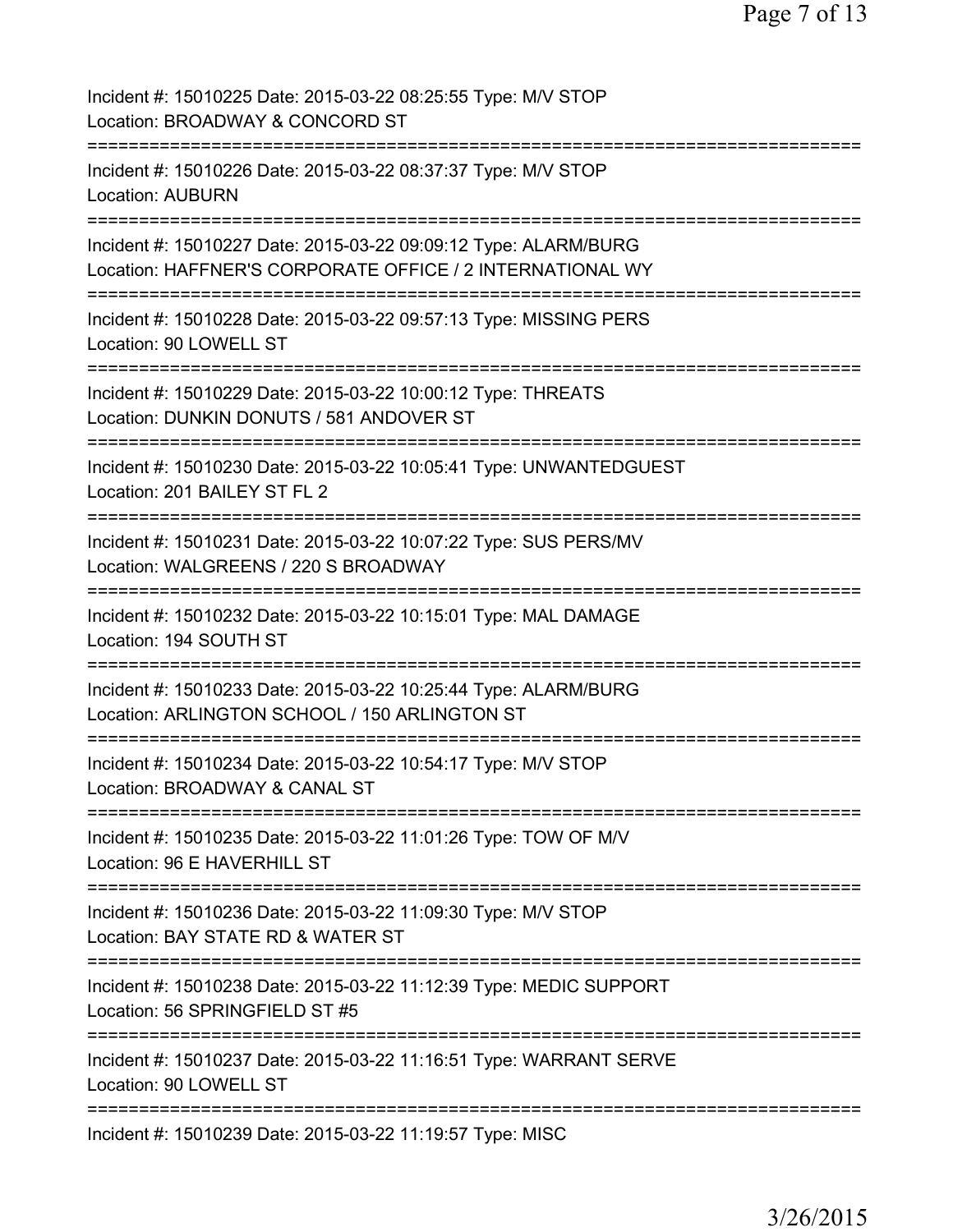| Location: COADY'S TOWING SERVICE / 139 MARSTON ST                                                                             |
|-------------------------------------------------------------------------------------------------------------------------------|
| Incident #: 15010240 Date: 2015-03-22 11:25:03 Type: ALARM/BURG<br>Location: SLE / 165 CRAWFORD ST                            |
| Incident #: 15010241 Date: 2015-03-22 11:27:01 Type: M/V STOP<br>Location: BROADWAY & COMMON ST<br>-------------------------- |
| Incident #: 15010242 Date: 2015-03-22 11:35:39 Type: M/V STOP<br>Location: BROADWAY & HAVERHILL ST                            |
| Incident #: 15010243 Date: 2015-03-22 11:45:48 Type: ALARM/BURG<br>Location: HONDA / 2 COMMONWEALTH DR                        |
| Incident #: 15010244 Date: 2015-03-22 11:47:18 Type: CK WELL BEING<br>Location: 2 MUSEUM SQ #707                              |
| ---------------------------<br>Incident #: 15010245 Date: 2015-03-22 11:47:57 Type: STOL/MV/PAS<br>Location: 54 PHILLIPS ST   |
| Incident #: 15010246 Date: 2015-03-22 11:51:25 Type: AUTO ACC/NO PI<br>Location: HAMPSHIRE ST & MYRTLE ST                     |
| Incident #: 15010247 Date: 2015-03-22 12:06:53 Type: M/V STOP<br>Location: BAILEY ST & PARKER ST                              |
| Incident #: 15010248 Date: 2015-03-22 12:08:18 Type: MEDIC SUPPORT<br>Location: WALGREENS / 220 S BROADWAY                    |
| Incident #: 15010249 Date: 2015-03-22 12:31:45 Type: ALARM/BURG<br>Location: LAWRENCE STAFFING / 65 MERRIMACK ST #UNIT 1      |
| Incident #: 15010250 Date: 2015-03-22 12:44:19 Type: M/V STOP<br>Location: GRAFTON ST & WINTHROP AV                           |
| Incident #: 15010251 Date: 2015-03-22 13:24:40 Type: MISSING PERS<br>Location: 90 LOWELL ST                                   |
| Incident #: 15010252 Date: 2015-03-22 13:29:06 Type: MV/BLOCKING<br>Location: FITZ ST & LAWRENCE ST                           |
| Incident #: 15010253 Date: 2015-03-22 13:40:09 Type: M/V STOP<br>Location: BROADWAY & HAVERHILL                               |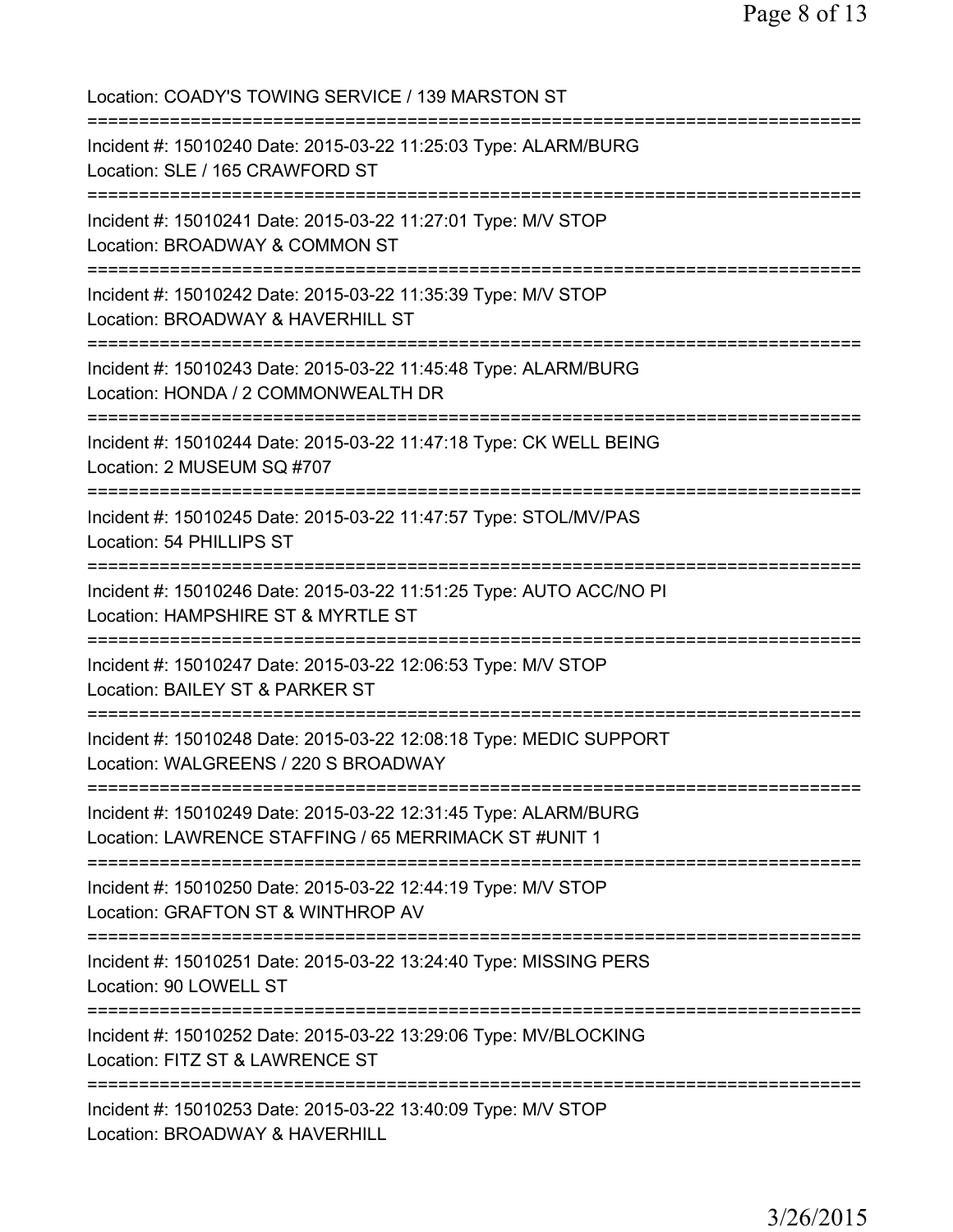| Incident #: 15010254 Date: 2015-03-22 13:44:33 Type: ALARM/BURG<br>Location: 170 BROADWAY                           |
|---------------------------------------------------------------------------------------------------------------------|
| Incident #: 15010255 Date: 2015-03-22 13:45:10 Type: UNKNOWN PROB<br>Location: 18 WINTHROP AV FL 1ST                |
| Incident #: 15010256 Date: 2015-03-22 13:53:43 Type: SHOPLIFTING<br>Location: DEMOULAS MARKET / 700 ESSEX ST        |
| Incident #: 15010257 Date: 2015-03-22 14:00:29 Type: M/V STOP<br>Location: 1 PARKER ST<br>------------------------  |
| Incident #: 15010258 Date: 2015-03-22 14:04:49 Type: M/V STOP<br>Location: PARKER ST & SPRINGFIELD ST               |
| Incident #: 15010259 Date: 2015-03-22 14:08:33 Type: ALARM/BURG<br>Location: 165 CRAWFORD ST                        |
| Incident #: 15010260 Date: 2015-03-22 14:09:58 Type: MEDIC SUPPORT<br>Location: 30 SUMMER ST FL 1                   |
| Incident #: 15010261 Date: 2015-03-22 14:14:03 Type: ALARM/BURG<br>Location: 129 WATER ST                           |
| Incident #: 15010262 Date: 2015-03-22 14:21:59 Type: CK WELL BEING<br>Location: 51 WOODLAND ST                      |
| Incident #: 15010263 Date: 2015-03-22 14:38:38 Type: ALARM/BURG<br>Location: ADDISSON APARTMENT / 100 HAWTHORNE WAY |
| Incident #: 15010264 Date: 2015-03-22 16:19:37 Type: ALARM/BURG<br>Location: 4 MEDFORD ST                           |
| Incident #: 15010265 Date: 2015-03-22 16:26:15 Type: MV/BLOCKING<br>Location: 424 ANDOVER ST                        |
| Incident #: 15010266 Date: 2015-03-22 16:30:50 Type: UNKNOWN PROB<br>Location: 11 LAWRENCE ST #801 FL 8             |
| Incident #: 15010267 Date: 2015-03-22 16:59:21 Type: ROBBERY UNARM<br>Location: E HAVERHILL ST & KENDALL ST         |
|                                                                                                                     |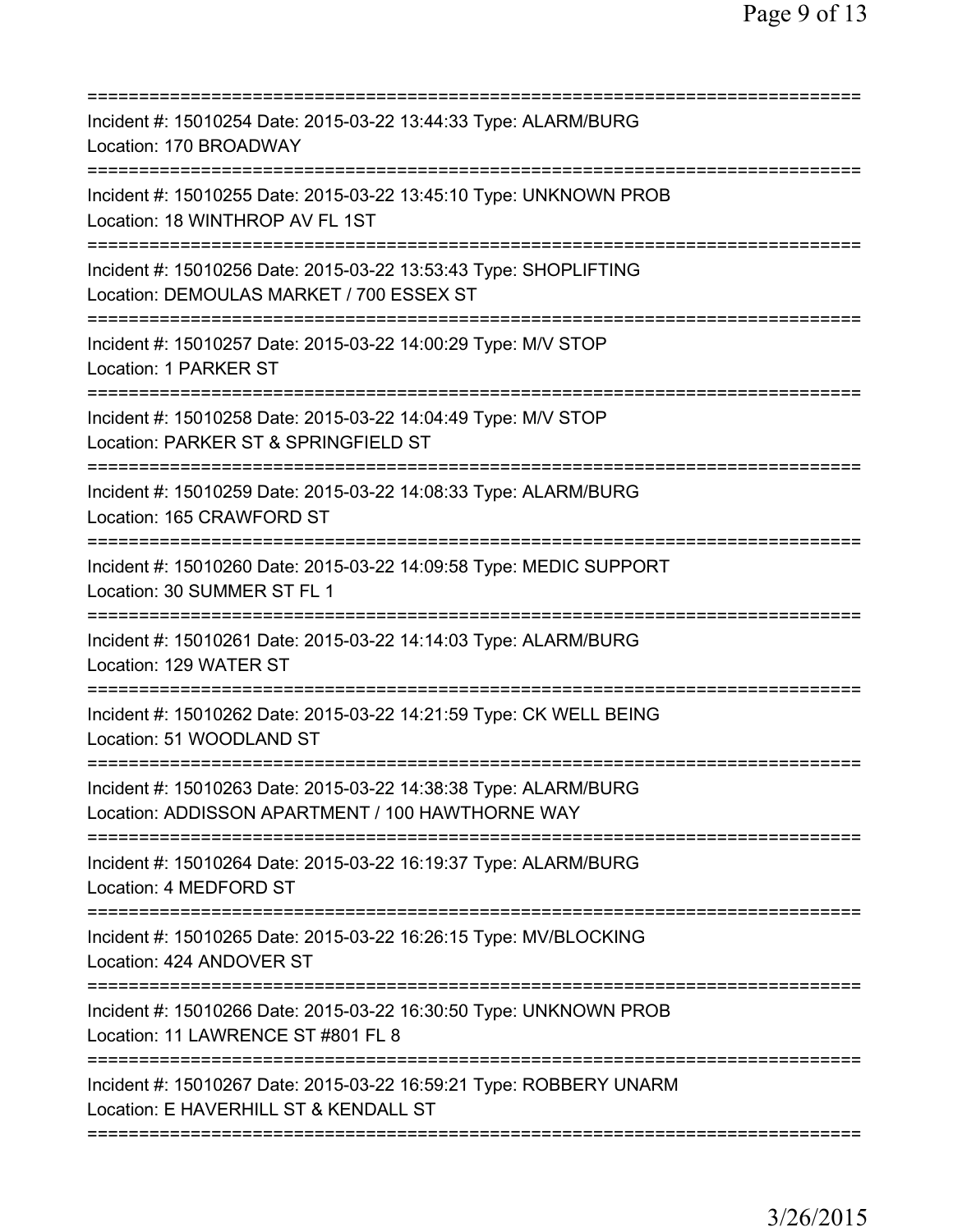Incident #: 15010268 Date: 2015-03-22 17:14:16 Type: SUS PERS/MV Location: 195 FARNHAM ST =========================================================================== Incident #: 15010269 Date: 2015-03-22 17:17:52 Type: DOMESTIC/PROG Location: CASA NUEVA VIDA INC / 133 ESSEX ST =========================================================================== Incident #: 15010270 Date: 2015-03-22 17:23:05 Type: M/V STOP Location: ANDOVER ST & S BROADWAY =========================================================================== Incident #: 15010271 Date: 2015-03-22 17:26:30 Type: SUS PERS/MV Location: 73 SPRINGFIELD ST =========================================================================== Incident #: 15010272 Date: 2015-03-22 17:36:47 Type: M/V STOP Location: CARVER ST & MERRIMACK ST =========================================================================== Incident #: 15010273 Date: 2015-03-22 17:37:39 Type: M/V STOP Location: 107 UNION ST =========================================================================== Incident #: 15010274 Date: 2015-03-22 17:47:12 Type: M/V STOP Location: FERRY ST & KATHERINE ST =========================================================================== Incident #: 15010275 Date: 2015-03-22 17:48:30 Type: M/V STOP Location: SOUTH ST =========================================================================== Incident #: 15010276 Date: 2015-03-22 17:56:27 Type: M/V STOP Location: 390 ESSEX ST =========================================================================== Incident #: 15010277 Date: 2015-03-22 18:00:14 Type: M/V STOP Location: S BROADWAY & SHATTUCK ST =========================================================================== Incident #: 15010278 Date: 2015-03-22 18:02:16 Type: DISABLED MV Location: MERRIMACK ST & S UNION ST =========================================================================== Incident #: 15010279 Date: 2015-03-22 18:07:22 Type: M/V STOP Location: PLEASANT ST & PLEASANT TER =========================================================================== Incident #: 15010280 Date: 2015-03-22 18:26:04 Type: ALARM/BURG Location: TABERNACULO DE ADORACION / 96 E HAVERHILL ST =========================================================================== Incident #: 15010281 Date: 2015-03-22 18:26:45 Type: M/V STOP Location: BROADWAY & TREMONT ST =========================================================================== Incident #: 15010282 Date: 2015-03-22 18:28:16 Type: M/V STOP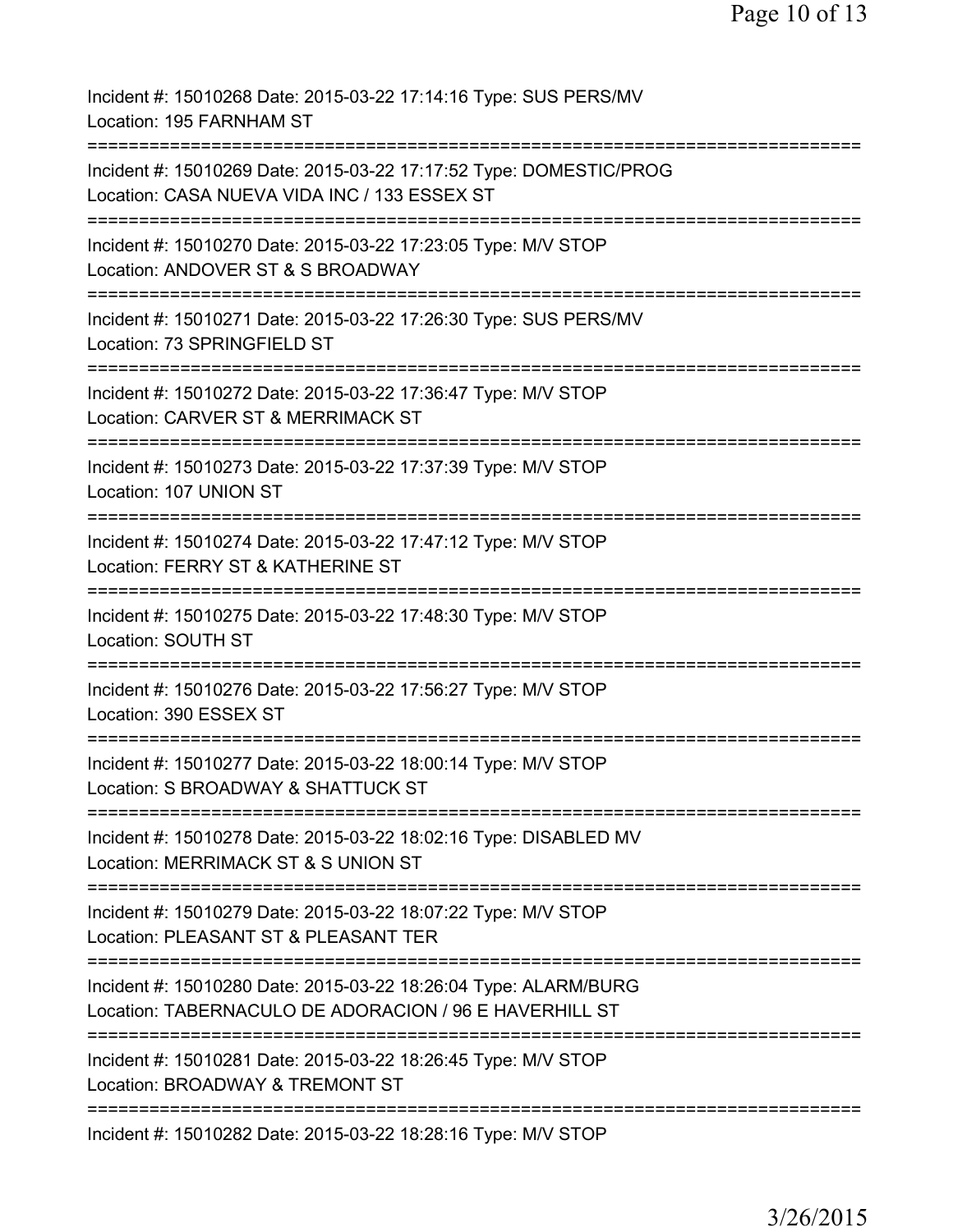Location: ALLSTON ST & HIGH ST =========================================================================== Incident #: 15010283 Date: 2015-03-22 18:38:07 Type: M/V STOP Location: FERRY ST & SAXONIA AV =========================================================================== Incident #: 15010284 Date: 2015-03-22 18:40:52 Type: M/V STOP Location: 210 MERRIMACK ST =========================================================================== Incident #: 15010285 Date: 2015-03-22 18:42:27 Type: CK WELL BEING Location: 172 SPRUCE ST #D =========================================================================== Incident #: 15010286 Date: 2015-03-22 18:50:51 Type: ASSSIT AMBULANC Location: 87 SUMMER ST =========================================================================== Incident #: 15010287 Date: 2015-03-22 18:51:00 Type: LOUD NOISE Location: 161 FARNHAM ST FL 2ND =========================================================================== Incident #: 15010288 Date: 2015-03-22 18:51:18 Type: UNWANTEDGUEST Location: 362 ESSEX ST FL 2 =========================================================================== Incident #: 15010289 Date: 2015-03-22 18:57:03 Type: M/V STOP Location: 141 AMESBURY ST =========================================================================== Incident #: 15010290 Date: 2015-03-22 19:05:05 Type: ALARM/BURG Location: OLD HIGH SCHOOL / 233 HAVERHILL ST =========================================================================== Incident #: 15010291 Date: 2015-03-22 19:08:31 Type: UNKNOWN PROB Location: 105 S UNION ST =========================================================================== Incident #: 15010292 Date: 2015-03-22 19:11:40 Type: SUS PERS/MV Location: 164 ABBOTT ST FL 2 =========================================================================== Incident #: 15010293 Date: 2015-03-22 19:15:47 Type: SUS PERS/MV Location: 280 MERRIMACK ST =========================================================================== Incident #: 15010294 Date: 2015-03-22 19:18:20 Type: M/V STOP Location: LAWRENCE ST =========================================================================== Incident #: 15010295 Date: 2015-03-22 19:46:06 Type: M/V STOP Location: JACKSON ST & BERKELEY =========================================================================== Incident #: 15010296 Date: 2015-03-22 19:47:54 Type: SUS PERS/MV Location: WEST ST & WILLOUGHBY ST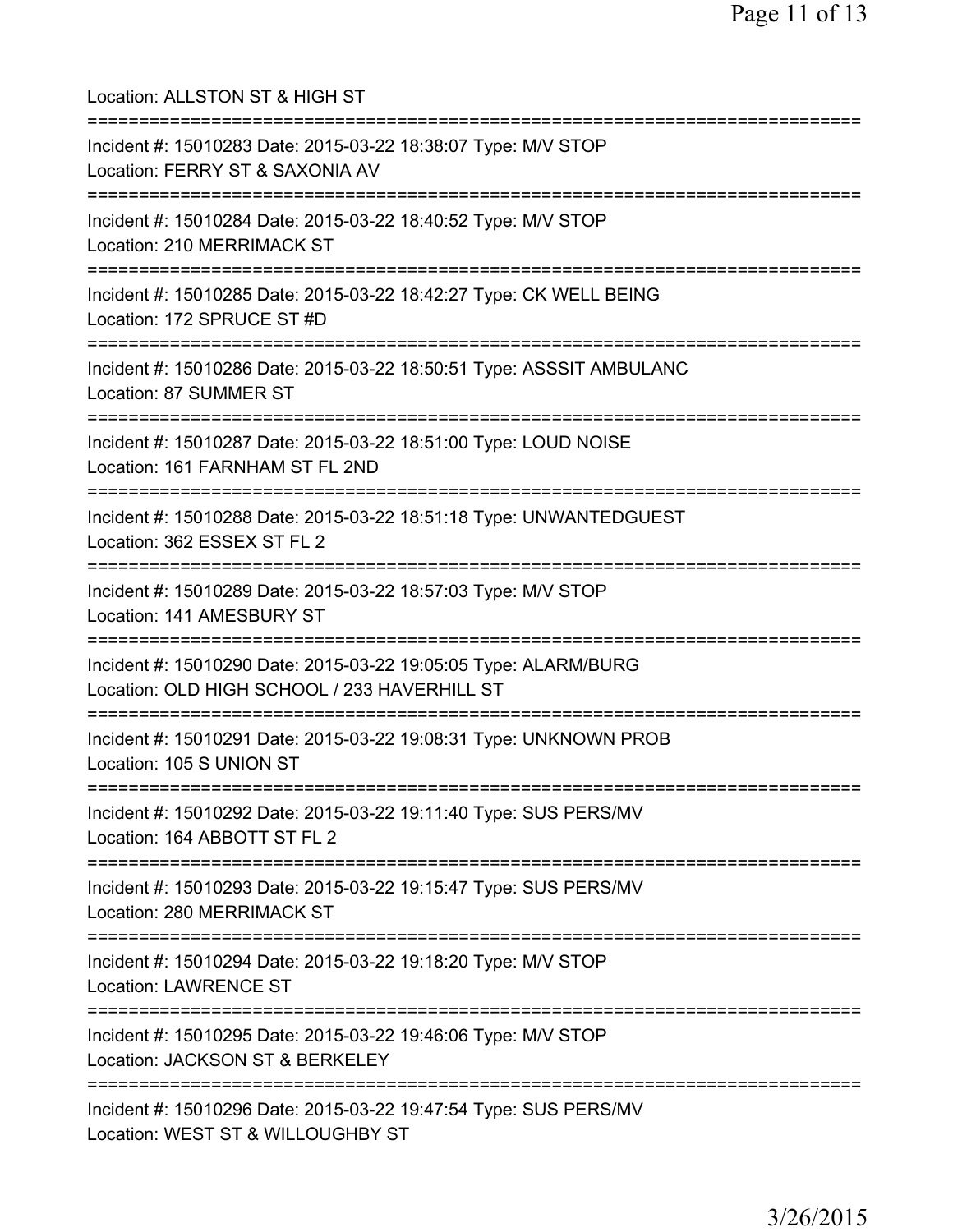| Incident #: 15010297 Date: 2015-03-22 19:51:47 Type: M/V STOP<br>Location: CANAL ST & UNION ST<br>=======================<br>============  |
|--------------------------------------------------------------------------------------------------------------------------------------------|
| Incident #: 15010298 Date: 2015-03-22 20:08:20 Type: M/V STOP<br>Location: MAPLE ST & WHITE ST                                             |
| Incident #: 15010299 Date: 2015-03-22 20:16:39 Type: SUS PERS/MV<br>Location: 1 MARSTON ST                                                 |
| Incident #: 15010300 Date: 2015-03-22 20:33:13 Type: UNWANTEDGUEST<br>Location: 141 AMESBURY ST #503<br>---------------------              |
| Incident #: 15010301 Date: 2015-03-22 20:55:30 Type: MV/BLOCKING<br>Location: 439 HAMPSHIRE ST                                             |
| =====================<br>Incident #: 15010302 Date: 2015-03-22 21:00:09 Type: DOMESTIC/PROG<br>Location: 319 HIGH ST FL 2                  |
| Incident #: 15010303 Date: 2015-03-22 21:35:47 Type: M/V STOP<br>Location: S UNION ST                                                      |
| =====================================<br>Incident #: 15010304 Date: 2015-03-22 21:44:43 Type: M/V STOP<br>Location: ANDOVER ST & PARKER ST |
| Incident #: 15010305 Date: 2015-03-22 21:47:35 Type: ALARM/BURG<br>Location: TECH. INC. / 65 GLENN ST                                      |
| Incident #: 15010306 Date: 2015-03-22 21:49:07 Type: B&E/ATTEMPY<br>Location: 43 BELLEVUE ST FL 2                                          |
| Incident #: 15010307 Date: 2015-03-22 21:55:11 Type: M/V STOP<br>Location: BRADFORD ST & BROADWAY                                          |
| Incident #: 15010308 Date: 2015-03-22 22:09:19 Type: M/V STOP<br>Location: BROADWAY & CROSS ST                                             |
| Incident #: 15010309 Date: 2015-03-22 22:35:06 Type: M/V STOP<br><b>Location: PARKER ST</b>                                                |
| Incident #: 15010311 Date: 2015-03-22 22:52:04 Type: DISORDERLY<br>Location: KNOX ST & PROSPECT ST                                         |
|                                                                                                                                            |